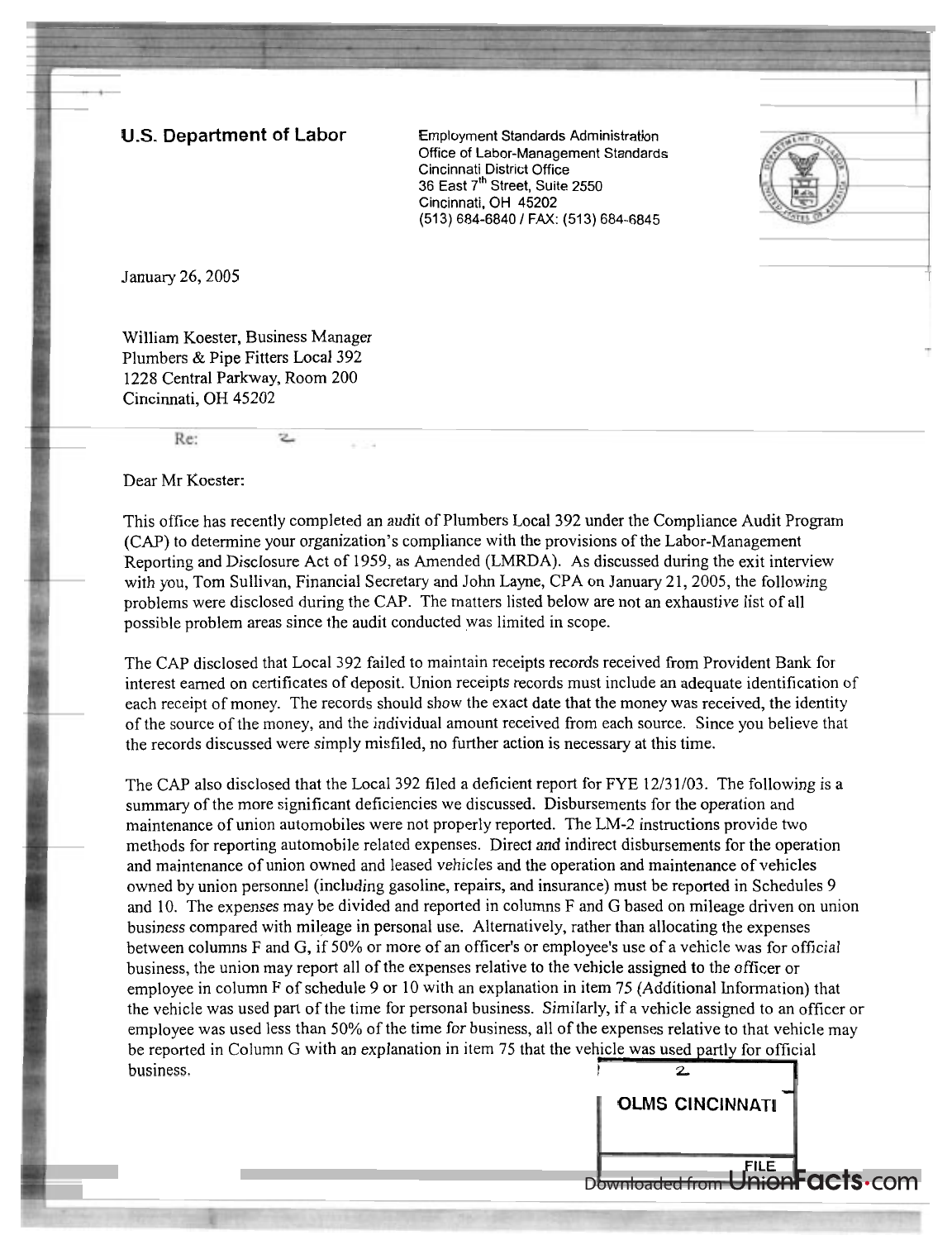Plumbers Local 392 January 26,2005 Page 2 of 3

Local 392 failed to include some reimbursements to officers and employees in the amounts reported in Schedule 9 (All Officers and Disbursements to Officers) and Schedule 10 (Disbursements to Employees). Such payments appear to have been erroneously reported in Schedule 15 (Other Expenses).

Direct disbursements to officers and employees for reimbursement of expenses incurred while conducting union business must be reported in Column F of Schedules 9 and 10 (Disbursements for Official Business). In addition, indirect disbursements made to another party (such as a credit card company) for business expenses incurred by union personnel must also be reported in Column F of Schedules 9 and 10. However, indirect disbursements for business expenses incurred for transportation by a public carrier (such as an airline) and for temporary lodging expenses incurred while traveling on union business must be reported in Schedule 13 (Office and Administrative Expenses). Any direct or indirect disbursements to union personnel for expenses not necessary for conducting union business must be reported in Column G of Schedules 9 and 10 (Other Disbursements).

Personal, non-business related expenses paid by Local 392 which were not necessary for performing union business were not reported in Column G of Schedule 9. You indicated that personal use of the automobile and expense money not accounted for is added to the officer/employee W-2. These amounts were not reported on the LM-2 as required.

Local 392 failed to properly report the disposal of union owned automobiles. Item 13 (Acquire any goods or property in any manner other than by purchase or dispose of any goods or property in any manner other than by sale) should have been answered "Yes" instead of "No," because the union gave an automobile as a retirement gift and traded in three vehicles on the purchase of additional vehicles during the year. The type and value of any property given away or traded in must be identified in the additional information section of the LM report with the identity of the recipient(s) or donor of such property. In addition, for assets that were traded in, the cost, book value, and trade-in allowance must also be reported. The local also must include the computer purchased and given away in Item 75 (Additional Information).

Local 392 was also advised not to report the lockbox account receipts (Item 52) or disbursements (Item 71) on the LM-2. This detemination was made by OLMS based on information received from you that the local union officers do not have control of the funds in the account. The majority of these funds belong to Local 392 Fringe Benefit funds and the fund transfers are administered by the Fringe Fund Administrative Manager.

You will be receiving a separate letter from this office describing additional reporting errors on the LM-2 for FYE 12/31/03 with instructions on how to properly report these errors. If after receiving the letter you have any questions, please contact Investigator  $\vec{\tau}$ **cc** who will be happy to assist you in filing an acceptable amended report.